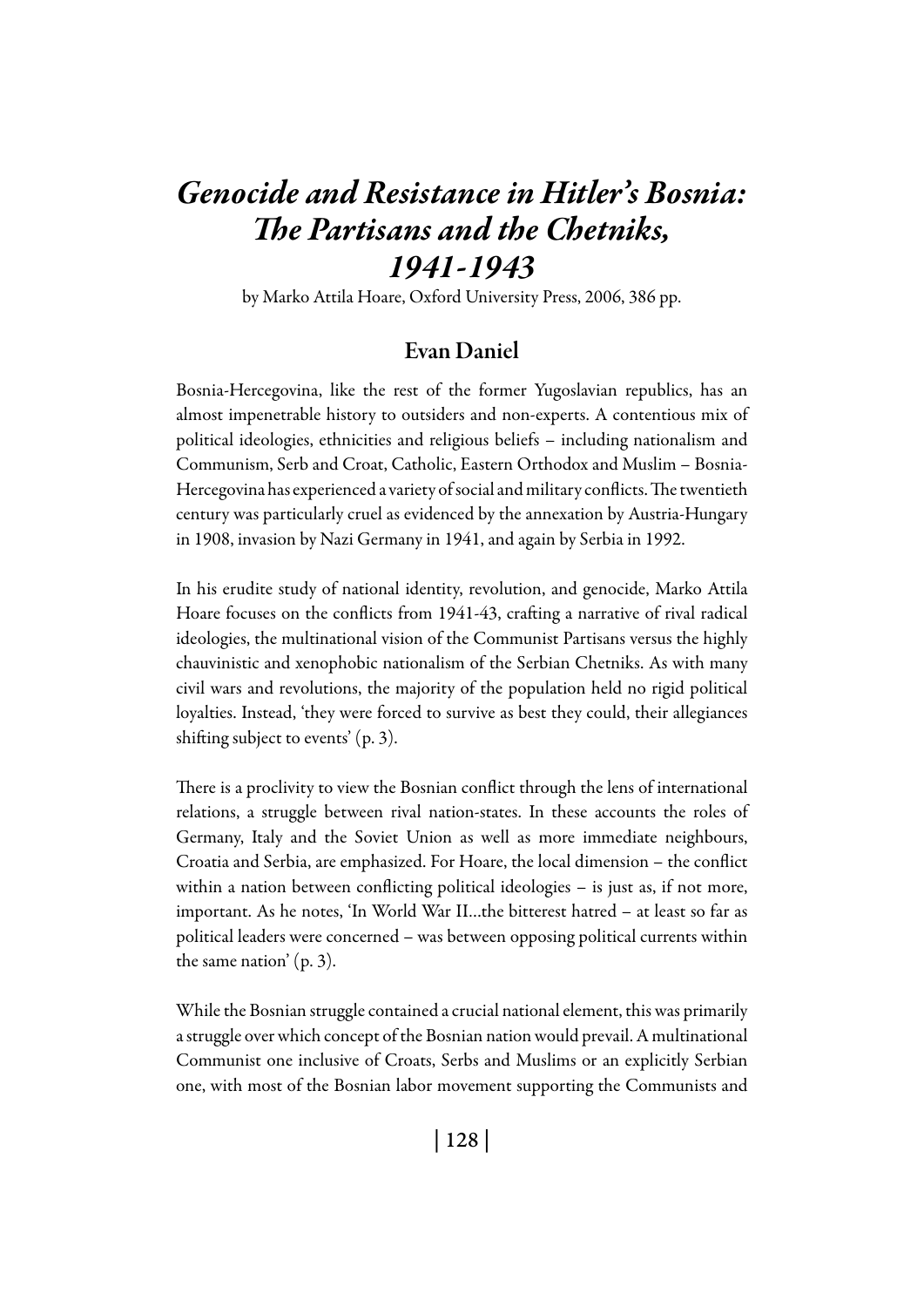most of the peasants adopting a notion of nationality based on ethnicity rather than geography. In essence:

The struggle between the Chetniks and the Partisans in Bosnia-Hercegovina was above all the struggle over whether the Bosnian Serb rebellion would grow into a Greater Serb movement for the annexation of Bosnian land to Serbia and the extermination or expulsion of the non-Serb inhabitants of Bosnia-Hercegovina, or whether it would evolve into an all-Bosnian movement directed against the Great Serbian subjugation of Bosnia-Hercegovina, leading ultimately to the establishment of an autonomous Bosnia-Hercegovina within Yugoslavia. As such it was a political struggle for the hearts and minds of the Serb masses in East Bosnia between proponents of two opposite ideals (p. 201).

Hoare's monograph is divided into eight chapters addressing the Serb Rebellion against fascist occupation, the Croatian Ustasha and Serbian Chetnik genocides, the shift from a Partisan strategy emphasizing Serbian rebellion towards a more inclusive form of revolutionary struggle and the dizzying variety of political and military conflicts between 1941 and 1943.

Utilizing archival records from the Archive of Bosnia-Hercegovina, the Archive of Yugoslavia, the Bosniak Institute in Zurich, the Military-Historical Institute and the Historical Museum of Bosnia-Hercegovina, Hoare deftly manoeuvres between a broad structural approach emphasizing the 'social, economic, and political fissures in the country' and close examinations of the agency of rank-and-file militants and the activities of political leadership (p. 7).

#### Axis Occupation of Croatia and the Ustasha Genocide

When Nazi Germany conquered Yugoslavia in 1941 it established the 'Independent State of Croatia' (NDH), at a strategic location both for control of railways and natural resources. The NDH was divided into German and Italian zones of occupation. The rest of Yugoslavia was divided between Albania, Bulgaria and Hungary. The division between German and Italian zones of control led to rivalries between the Axis occupying powers.

The military of the fascist NDH consisted of two forces, the regular army or Home Guards and the Ustasha militia. A third force, the gendarmerie, was initially linked

| 129 |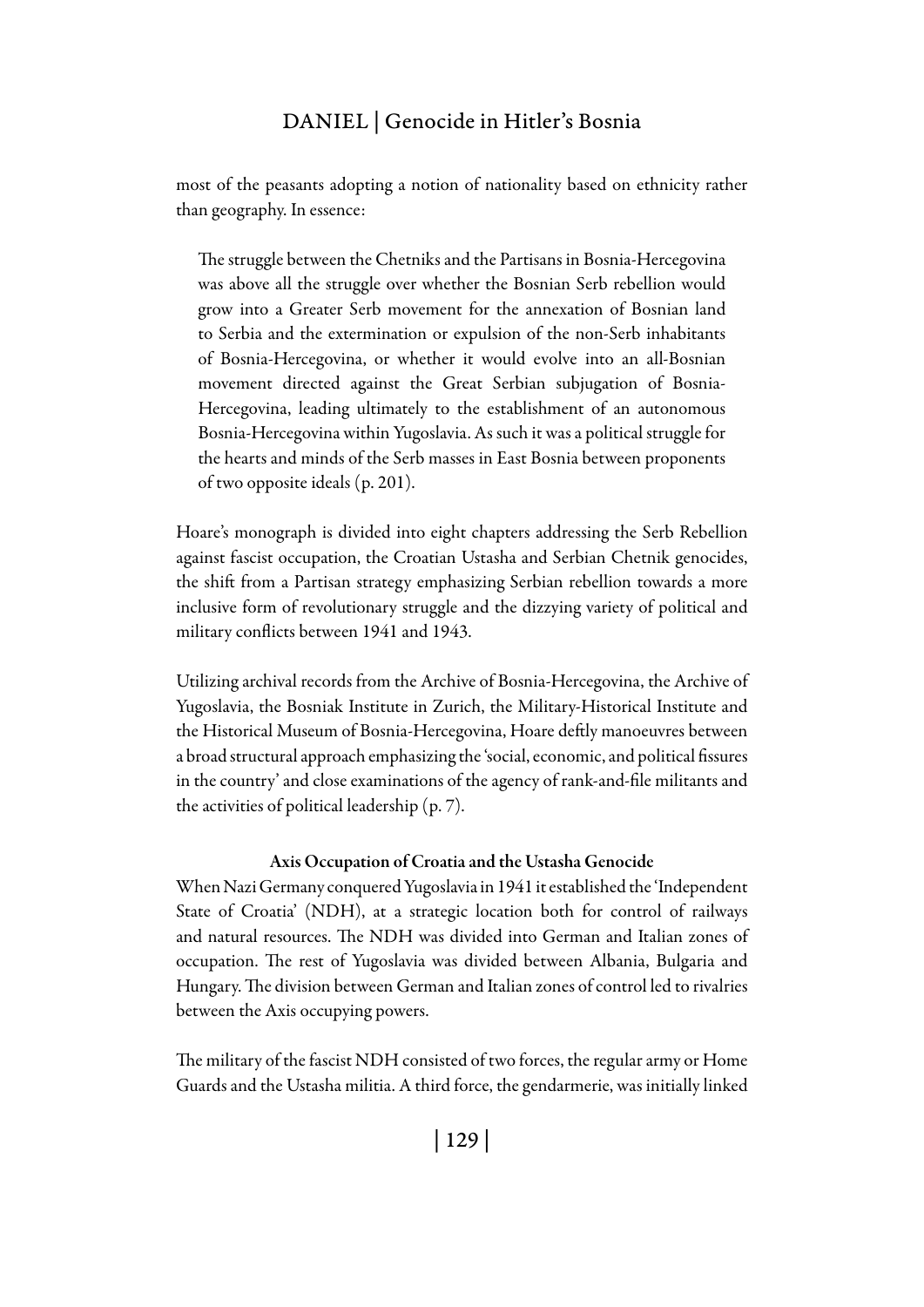with the Home Guards but eventually transferred to the Ustasha. Their primary task was internal repression.

Approximately 300,000 Serbs were murdered in the genocide as well as at least 30,000 Jews and a similar number of Roma (p. 20; 23-4). The torture, brutality, and inhumanity of the genocide (victims were killed with 'hammers, picks, rifle butts, and knives; they had their ears, noses, sexual organs, and fingers cut off, their eyes gouged out, their hair, beards and eyebrows ripped out and stuffed in their mouths') and the multitudes of victims, is documented in detail.

In examining these atrocities, Hoare takes special care in describing the similarities and differences between the Nazi Holocaust of Jews, Roma and other supposed 'inferior races' and the Serbian genocide conducted by the Ustasha (p. 19). Simply stated, the Ustasha mass-murder of Jews and Roma was conducted as part of the broader 'Final Solution' taking place across Nazi-occupied Europe. The Ustasha genocide of the Serbs, by contrast, 'was an attempt by the new regime, not to exterminate every last Serb on NDH territory, but rather to destroy the Serbs there as a distinct national community capable of independent political life' (p. 20).

The Ustasha genocide shared some commonalities with the Nazi Holocaust. For example, Orthodox individuals were forced to wear a white band with the letter 'P' for *pravoslavac* (Orthodox), a stark similarity to the yellow Mogen David worn by Jews. However, Hoare takes issues with scholars – notably historian Jonathan Steinberg – who claim the primary difference between the two events is one of emotional motivation. In these narratives, the Ustasha killed Serbs because Croatians hated Serbs, an exhibit of incredible human brutality but hardly anything novel. The Nazi genocide was unique, by contrast, because of its clinical, scientific element which, in Steinberg's estimation, exhibited 'an absence of hatred' towards  $Jews. [1]$ 

For Hoare, race hatred – scientific or not – was not enough to explain the Ustashas behaviour. Instead, Hoare examines the intersections of race, nation, religion and assimilation to explain these barbarities. In contrast to the Nazis, the Ustasha placed primacy on national, rather than racial identity and were willing to allow Serbs to stay in territory under NDH control if they assimilated and became Croat. As Hoare notes, 'this initially involved forced conversions of the Serbs to Catholicism' and 'was the polar opposite of Nazi policy, which insisted that the Jews were a racial,

| 130 |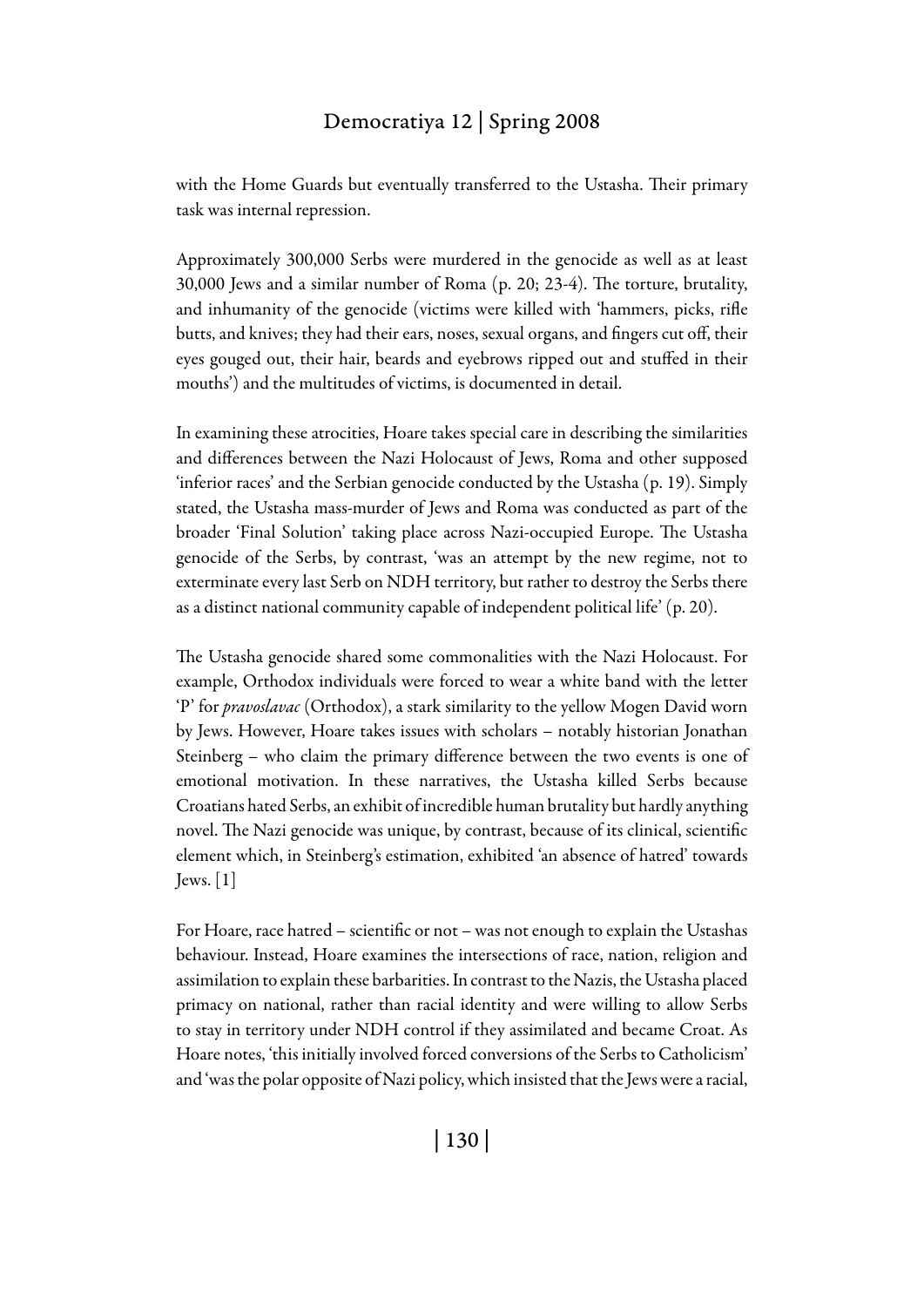not a religious category' (p. 26). The goal of the Final Solution was the liquidation of world Jewry not assimilating Jews into the Nazi regime.

The 'Legal Decree on Racial Belonging' and the 'Legal Decree on the Defence of the Aryan Blood and Honour of the Croat Nation' which were aimed solidly at Jews and Roma did not mention the Serbs at all. In fact, Serbs laboured in the bureaucratic apparatus of the NDH, in the regular army, and occasionally in the Ustasha militia. Serbs also served as officers in the armed forces. In one especially telling incident an Ustasha commander guaranteed 'civic equality' and 'protection for Orthodox property' in Serbian areas not dominated by the Partisans. As Hoare cogently argues, 'an SS commander would never have conceived of such an offer to the Jews, even insincerely' (p. 27).

Given the NDH's lack of state power and monopoly on the use of force, it never approached the totalitarian reach and control of the Nazi state. Therefore the structures of state power were weak and prone to compromise due to local pressure or other contingencies. For example, the Ustasha were forced to free Serb captives after pressure from Croats and Muslims and some Jews were recognized as 'honorary Aryans' given that a number of prominent Ustashas had Jewish wives. In Hoare's account, 'personal connections often counted more than did ideology' (p. 27).

Lastly, the issue of armed resistance needs to be accepted as a factor in the genocide. While it would be a grave error of interpretation to view the outrages as 'provoked' by Serbian armed struggle, a major difference with the Holocaust was a 'genuine power struggle between two nationalities competing for control of the same space… The Ustasha genocide was thus an extreme solution to a territorial conflict between rival nationalisms.' The forms of military resistance were varied and included small ambushes and skirmishes eventually resulting in mass uprising.

Whether the Ustasha leadership set out from the start to conduct a genocidal policy against the Serbs or whether Serbian resistance to the occupying regime prompted the policy is a matter of contentious interpretation. Unfortunately, no smoking gun has been discovered in the archives that definitively proves things one way or the other. In Hoare's evaluation, 'the abnormality of an extreme-nationalist but militarily weak regime attempting to establish rule over a disparate collection of territories populated by a nationally mixed and generally hostile population was one that was bound to generate massive violence and bloodshed' (p. 21). In

| 131 |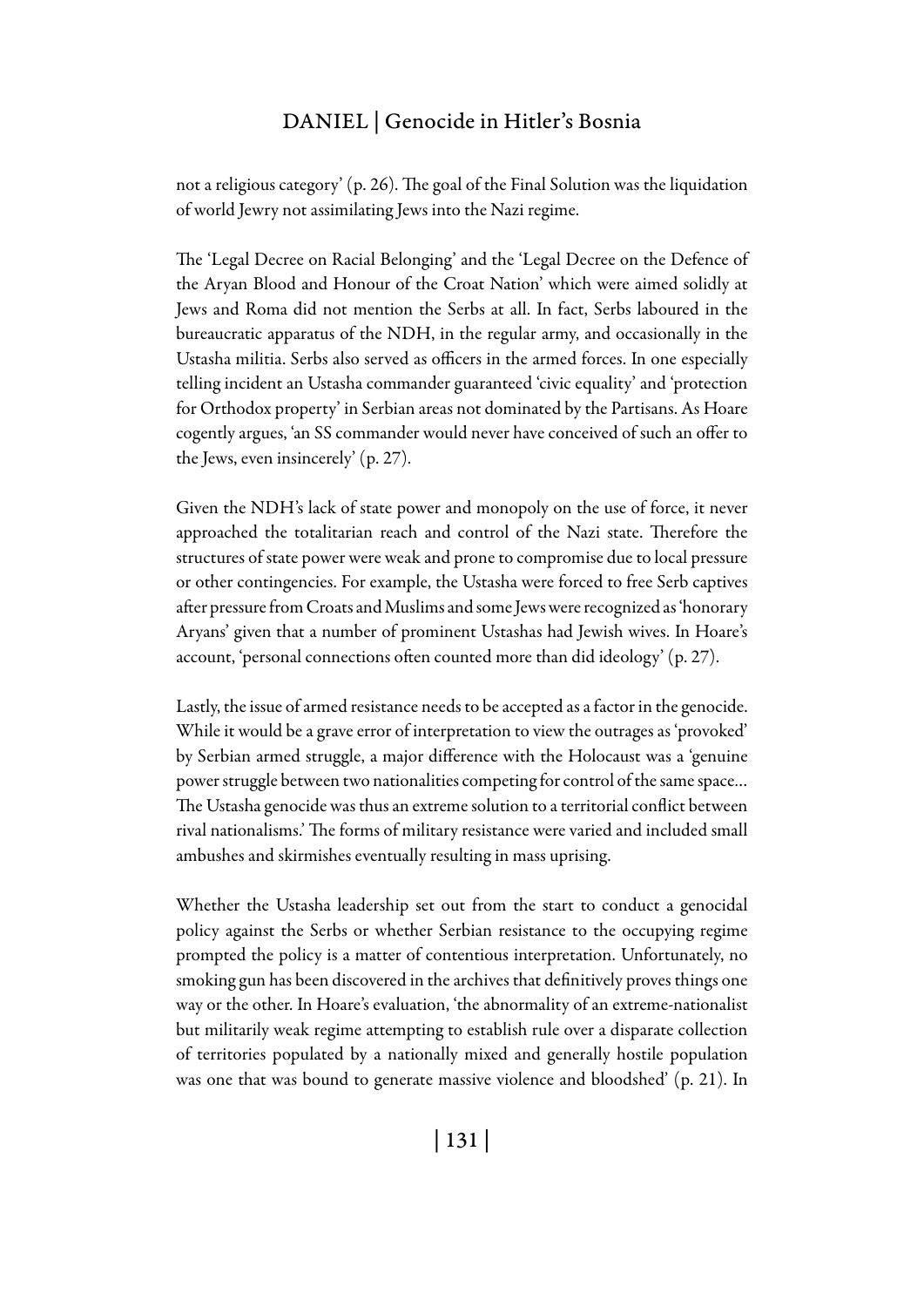other words, the unique conditions of Axis occupation and the bitter ethnic and ideological conflicts this occupation engendered made the genocide possible.

#### The Partisans and the Serb Uprising

As an underground organization, the Communists of the KPJ (Communist Party of Yugoslavia) were restricted in their ability to move and communicate among themselves and with their allies. The organizational framework was designed on a 'pyramidal basis, with a vertical chain of command stretching from Tito and the Central Committee all the way down to the Party cells in each locality' (p. 30). The goal of the Partisans was two-fold. First, support the resistance of the Serbs against the Ustasha in the short-term. Second, prevent a general conflict of Serbs against Muslims and Croats.

As in Spain, the form of the Serb uprising surprised the Communists. Loyal Marxist-Leninists, they expected the town-based proletariat – a small minority of the population – to form the vanguard of anti-fascist resistance. Given their small numbers, party members in the towns were expected to resist the fascist occupation by sabotaging railroads, electric lines and power plants, bridges, and other infrastructure (p. 33). Much less attention was paid to organizing workers, let alone peasants, in rural regions.

Therefore, when a mass peasant uprising broke out in 27 July, 1941 it posed a dramatic challenge to Communist ideology and forced a shift in Communist strategy on the ground, from cells organized in the towns to a village-focused approach. This was due to the fact that the majority of Bosnia-Hercegovina was rural and the majority of Bosnians were peasants.

The number of Bosnian Partisans in the NOP (People's Liberation Movement, under the control the KPJ) in 1941 was approximately 25,000. A question of interest to someone who has studied the Spanish Civil War is how did the Communists shift from a marginal political movement to a leadership position in the uprising? As Hoare notes, how a rural Bosnian peasant rebellion 'could fall under the leadership of an urban, multinational, and irreligious minority political faction is a puzzle that has to be resolved if the Partisan phenomenon is to be explained.' This explanation is facilitated in the text by an analysis of the 'social character' and 'socio-economic roots' of the rebellion. These developments were not simply the results of Communist efforts at organization but 'of nearly half a

| 132 |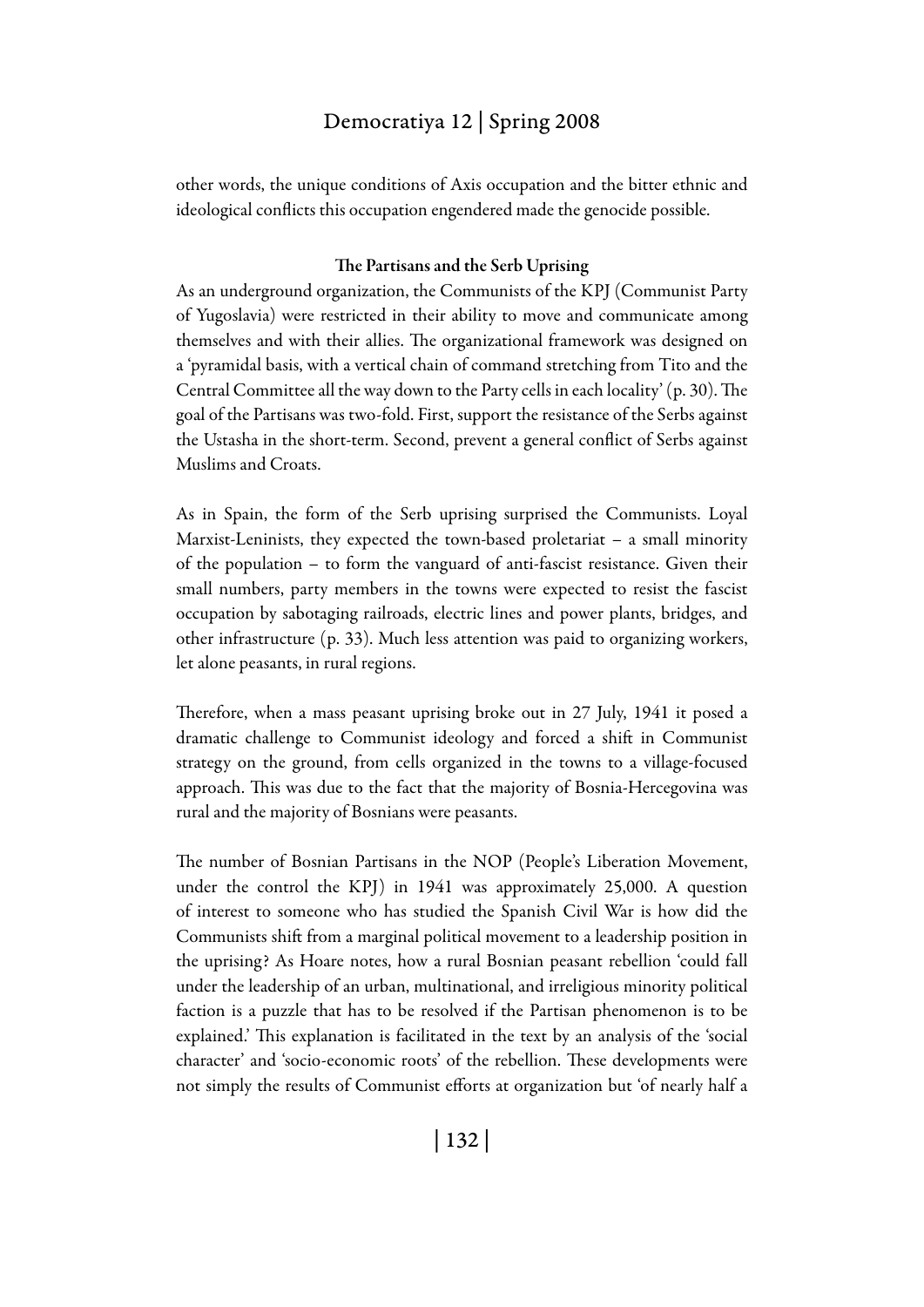century of industrial development' (p. 51).

A primarily seasonal pattern of work in the timber industry, mines and railways dominated the region with more traditional 'proletarian' jobs i.e. steel and iron in the minority. The KPJ's long experience as an underground political movement meant years of recruitment through cultural groups, sports clubs, schools, unions, and the League of Farmers, in the language of modern politics, civil society (pp. 42-3). As Hoare writes, 'seasonal workers, schoolteachers, and students formed part of the same category of internal migrants, created by the economic and social developments of the previous decades, who transmitted Communist influences on the countryside' (p. 61). Therefore, Bosnia-Hercegovina was characterized by the prevalence of middling 'peasant-worker' strata which served as a bridge between the Communists urban strongholds and rural villages where most Bosnians lived  $(p. 50)$ .

#### The Emergence of the Chetnik Movement

The Chetnik movement in Bosnia-Hercegovina emphasized conservatism, Serbnationalism and nativism. This was a movement resisting the Partisan model of ethno-military organization – multinational struggle against the Ustasha – and the Partisans political goal of a multinational state. Instead, the Chetniks advocated a 'Great Serb' strategy that was fiercely anti-Croat, anti-Muslim, anti-Semitic, and anti-urban (p. 92).

The organization of the movement was highly decentralized compared to the rigid pyramidal organizational structure of the Partisans. Attempts at designating a single leadership started in September 1941 but this was 'never more than superficially completed' (p. 97). Nonetheless, the Chetniks grew into a formidable political opponent of the Partisans.

The political views of the Chetniks were fairly stark. Rather than viewing the struggle as narrowly focused on the Ustasha collaborators, the Chetniks did not distinguish between actual members of the Ustasha and the general Bosnian population of Croats and Muslims. In Hoare's words, 'they viewed their war as a war of the Serbs against the "Ustashas" (Croats) and "Turks" (Muslims)' (p. 96).

Unfortunately for the Partisans, these chauvinistic views were not restricted or unique to the Chetniks. In fact, rebel bands from both factions engaged in pogroms

| 133 |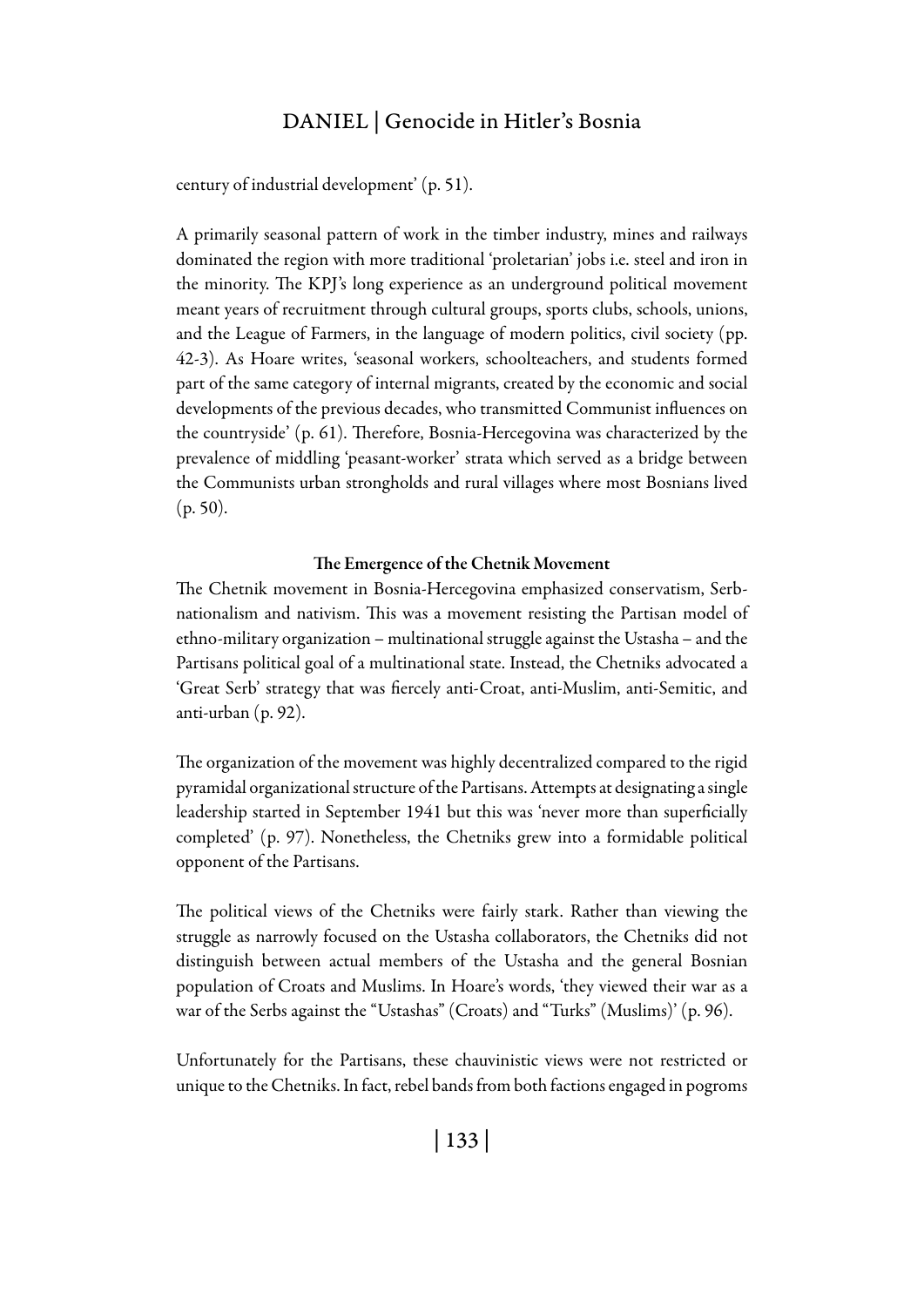and massacres of Muslim and Croat civilians. While 'this was particularly the case in areas where KPJ influence was weak or non-existent' atrocities were not limited to maverick and opportunist rebel groups, they were conducted by Partisan units (p. 102). Over time, the Muslim and Croat populations began to fear the Partisans and turn against them (p. 103).

Partisan leaders faced a difficult choice. Stop the attacks and murders of Croat and Muslim civilians thereby risking alienating their majority Serbian troops. Or allow uncontrollable elements freedom of action – i.e. freedom to loot, rape and murder – undoubtedly turning Croats and Muslims against the KPJ and NOP (p. 103).

By the summer and autumn of 1941, the uprising against the Ustasha was increasingly moving toward a generalized Serb onslaught against Croats and Muslims. In this moment of panic and violence, rival armed bands commenced challenging the KPJ for leadership of the rebellion. Faced with an increasingly desperate situation, the Communists began accommodating the 'embryonic Chetnik movement in the interests of rebel unity against the Ustashas' (p. 108).

In addition to these acts of violence the entry of Muslims and Croats into the NOP was a primary factor in fashioning the Chetnik-Partisan split (p. 123). The Partisans of the KPJ and NOP sought a broad multinational coalition of resistance while 'Chetniks viewed the influx of Jews, Muslims, Croats and other non-Serbs into the rebellion as factor of dilution and contamination of their "pure Serb struggle"' (p. 123).

In breaking with the Partisans, the Chetniks split from even superficially resisting the forces of Axis occupation, instead opting for moving towards an unstated compact with the 'quisling regime in Serbia on a Great Serb nationalist basis, and the adoption of a more systematically genocidal policy toward the non-Serb population' (p. 142).

The Communists, in turn, adopted a more radical leftist perspective that had extremely negative consequences for the NOP in the short term. Concurrently the Communists shifted from viewing the armed struggle against the Ustashas as predominately Serb (and military) in nature 'to a political struggle aimed at building a genuinely multinational movement of Croats, Muslims and Serbs against the "reactionary bourgeoisie" of all nationalities. This shift would transform the Partisan movement from a Serb rebellion into a Bosnian Revolution: in other

| 134 |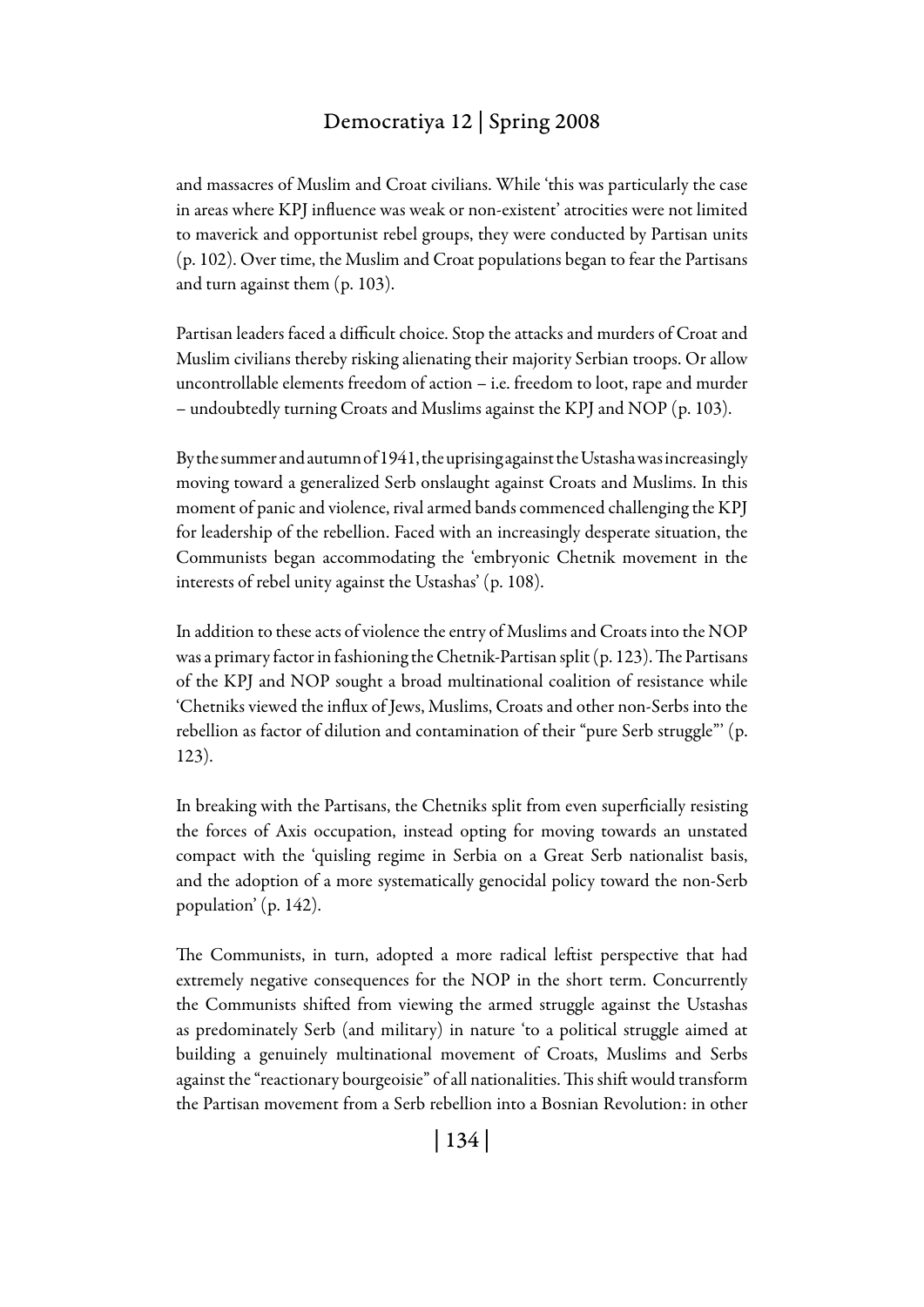words, into a movement for radical political and social change on an all-Bosnian basis' (p. 142).

#### Left Errors in the Uprising and Revolution

The most intriguing chapter deals with the question of 'Left Errors' in the Partisanled uprising. During the heat of the uprising, the Partisan movement found it difficult to protect Muslim citizens – even Muslim and Croat Communists – from its own troops or to punish those guilty of outrages. This was due to the demographics of the Partisan base. Majority Serb, rural, and peasant, it was 'fertile ground for the spread of Chetnik propaganda emphasizing the allegedly alien and "anti-Serb" character of the Communists,' allowing Chetnik agitation and propaganda to undermine the Partisan movement from within (p. 196).

In reaction to the growing crisis, the Partisans adopted a plethora of contradictory and at times counter-revolutionary measures accelerating their initial decline. These efforts varied from accommodation of xenophobic units to punitive actions against 'Partisans guilty of pro-Chetnik agitation,' serving 'to inflame the feelings of other Partisans against the Communists; to left-extremist excesses and the mass killing of so-called "fifth columnists" and "kulaks," as well as of ordinary citizens of all nationalities; possibly even to collaboration with the NDH's armed forces against the Chetniks' (p. 196).

In an ironic reversal of their role in the Spanish Civil War, Communist political commissars were murdered or removed from authority in Partisan military units where Chetnik sympathizers were able to gain an upper hand (p. 203). At the same time, Partisans attempted to purge or limit the influence of Chetnik-oriented commanders. As in Spain, the region appeared enveloped in a revolutionary conflict that devolved into a civil war within a civil war.

A dense and often disturbing work in its depiction of the sheer brutality of human relations during times of war, the conscientious reader is rewarded with a wealth of information on a seldom discussed and even less understood revolutionary, genocidal conflict. While geared towards scholars with an explicit knowledge and understanding of mid-twentieth century Eastern and Central European history, those with a broader interest in issues of civil war, revolution, ideological conflict, nationalism, radicalism, and international Communism will find much to keep them turning the pages.

| 135 |